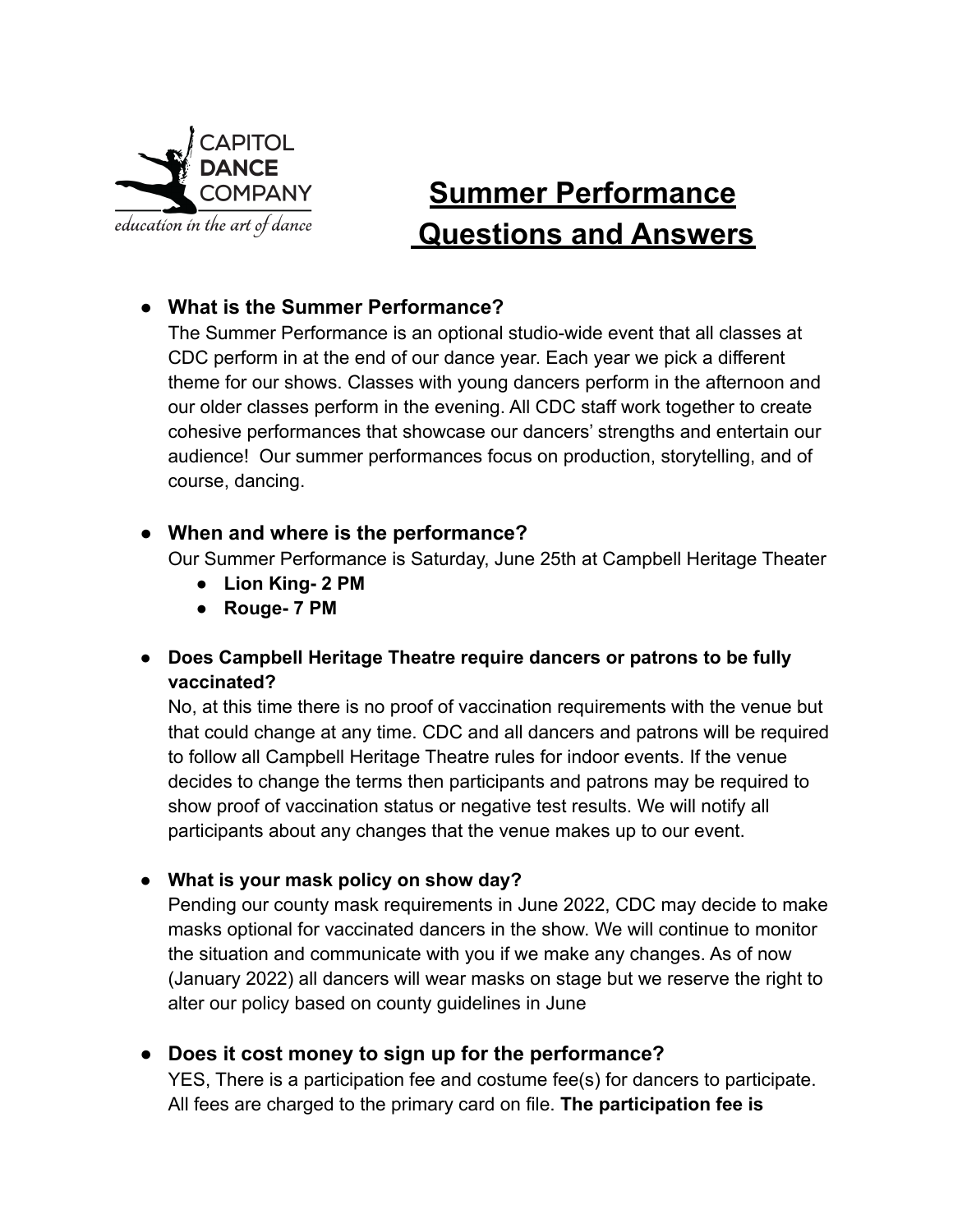**charged roughly one week after the participation form is turned in. The costume fee will be charged during the week of March 7th.**

| <b>PERFORMANCE FEES</b>           |                            |       |
|-----------------------------------|----------------------------|-------|
| <b>Participation</b><br>Fee       | 1 dance                    | \$125 |
|                                   | 2 dances                   | \$225 |
|                                   | 3 dances                   | \$300 |
|                                   | 4 dances                   | \$375 |
|                                   | 5 dances                   | \$425 |
|                                   | 6 dances                   | \$475 |
|                                   | <b>Unlimited 1/Elite 1</b> | \$550 |
|                                   | <b>Unlimited 2/Elite 2</b> | \$600 |
| <b>Costume Fee</b><br>(per Dance) | <b>Lion King</b>           | \$80  |
|                                   | Rouge                      | \$90  |

- **● Do I need to purchase tickets for the Summer Performance?** YES, tickets are \$22 and are available at the Campbell Heritage Theater Box Office starting Tuesday, May 3rd. There is a 10 ticket maximum during the first week of sales. Dancers that are in the show do not buy a ticket as they are performing.
- **Does my dancer need to audition to participate in the performance**? NO, all classes automatically participate in a show and all dancers are welcome to sign up to participate with their class. ONLY dancers that want to be cast as lead characters in the summer performance are required to audition on Saturday, February 12th.

**● What is the benefit of participating in the Summer Performance for my dancer?**

Dancers who perform in the Summer Show develop confidence from performing in front of a live audience and learn the collaborative aspect of working with their classmates and teachers towards a shared goal.

Dancers gain lifelong memories with their friends and as a parent, you have the joy of seeing your dancers on the big stage doing what they love. The magic of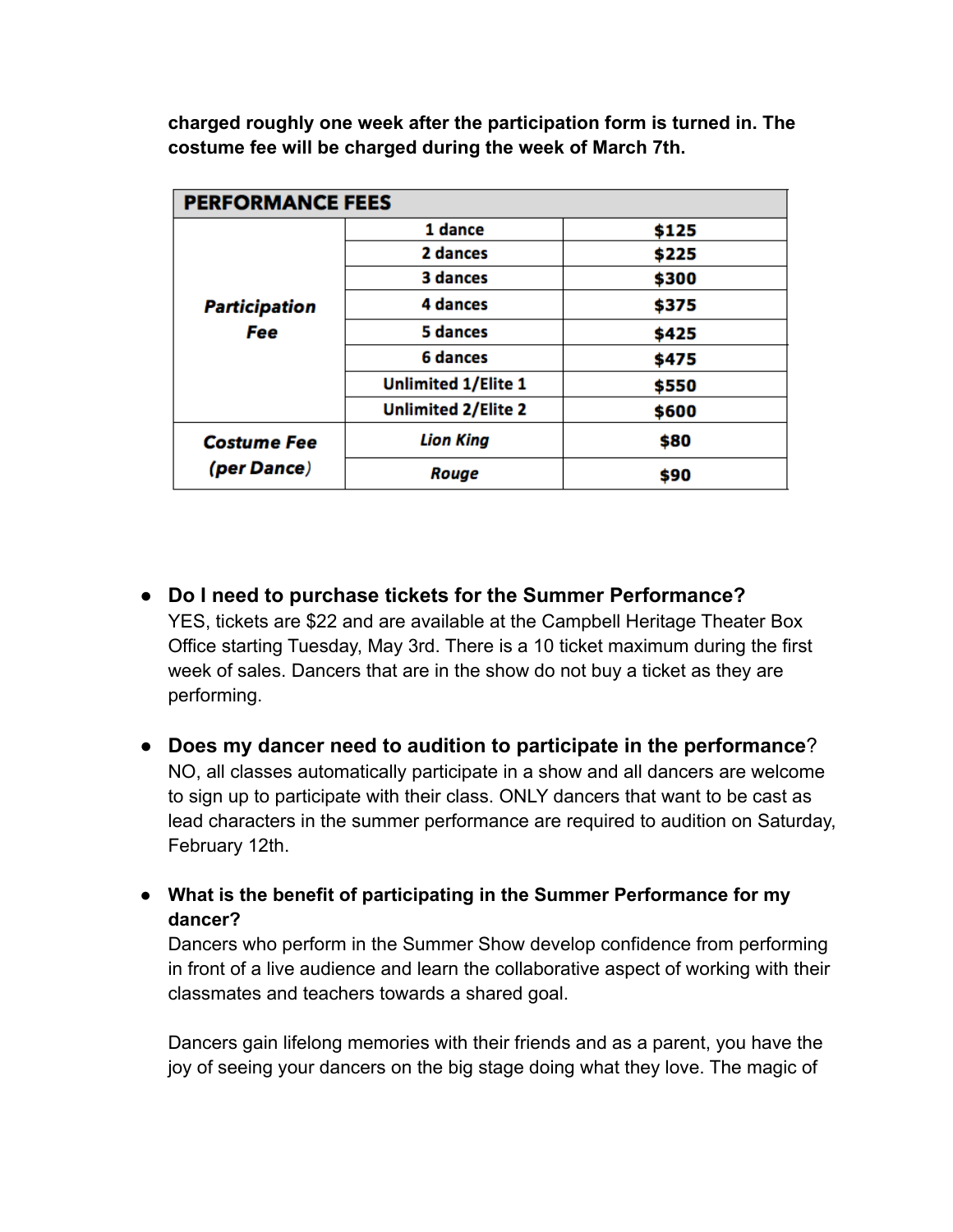showtime is an experience both you and your dancer will enjoy for years to come.

- **● Is the summer performance mandatory for all dancers?** NO, we highly encourage all of our dances to participate but participation is optional and not mandatory.
- **● If my dancer does not participate in the summer performance, do they still come to class until June?**

YES, your dancer will continue to work on their technique during class and spend only part of the time on the show dance. All dancers will participate in learning the show dance even if they do not participate in the performance. Dancers that are not participating in the show do not attend any performance-related rehearsals.

**● How do I sign up my dancer for the Summer Performance?**

Fill out the Dancer Participation Form located on the website or in our lobby at the front desk. Turn it into our front desk or email to us: [info@capitoldancecompany.com.](mailto:info@capitoldancecompany.com) Dancers that take multiple classes with us can sign up for all classes or they can choose to only participate in select classes of their choosing.

**● How do dancers learn their performance dance?**

All classes have their own "class dance" in the performance with music and a costume to match the theme of the show. Each class has a different dance and costume. Dancers begin learning their dance in their regular weekly classes during the month of March and they practice their show dance from March until June. All CDC teachers choreograph and manage their class dances.

**● Is there a minimum number of dancers that need to sign up per class in order for the class to participate in the show?** YES, usually we need 3-4 dancers (minimum) in a class dance. If a class has under this amount after the enrollment period ends then we will either give dancers the option to join another class or we will provide a refund if the class does not have enough dancers to participate. **We try our best to ensure that the dancers who want to participate have the opportunity.**

**● What is the commitment if my dancer participates in the show?** Dancers that participate in the summer performance should maintain regular attendance in their classes to ensure they learn their dance. This year, the only extra commitment for our Lion King dancers is our performance rehearsals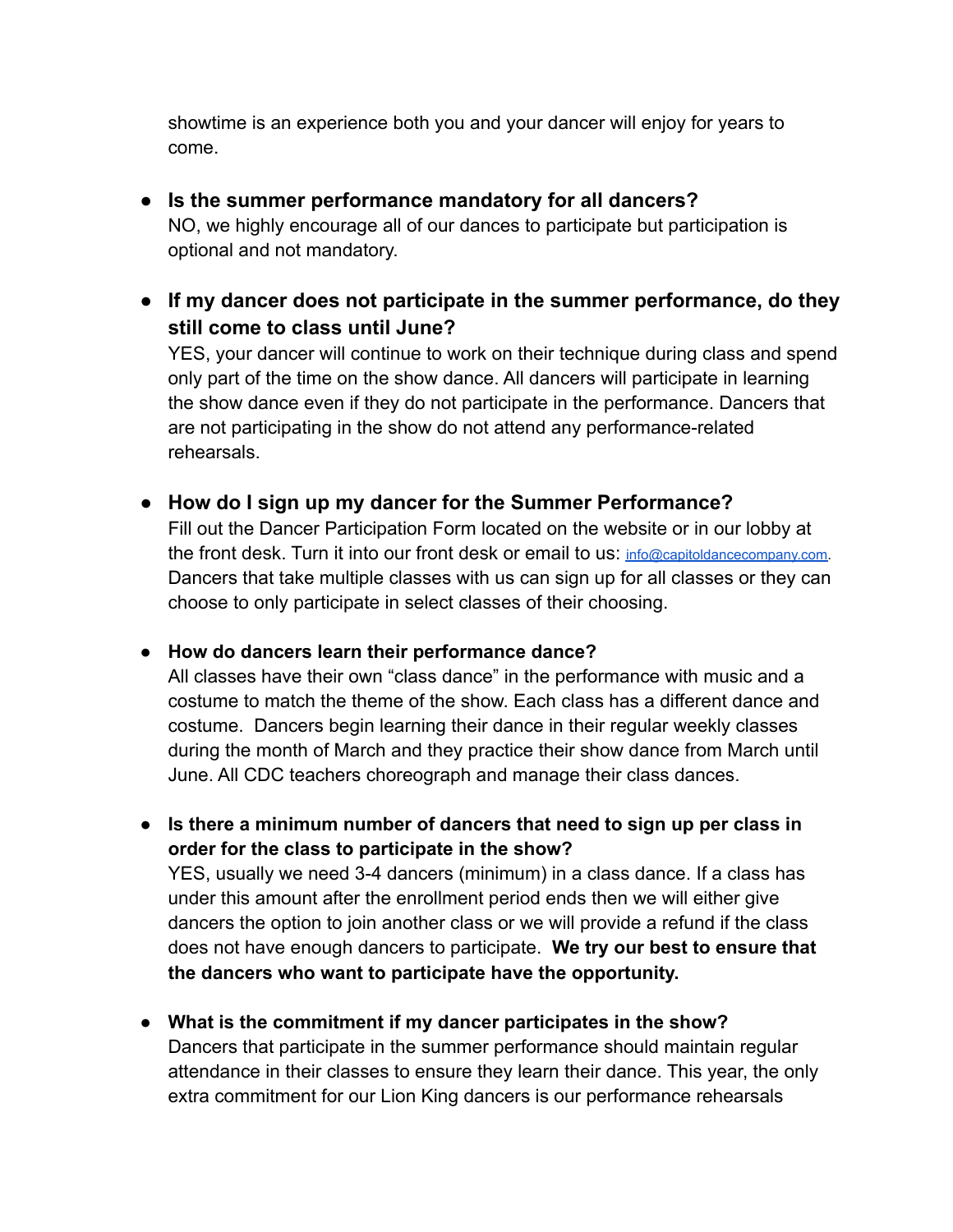during the week of June 20th when we practice with all the classes together. Please refer to the Lion King Rehearsal Schedule for days/times.

Rouge dancers will have two additional Friday rehearsals in June as well as rehearsals during the week of June 20th, please refer to the Rouge Rehearsal Schedule for days/times.

**\*There will be no Saturday Performance Rehearsals this year in June. Only Leads/Feature dancers will practice on select Saturdays. More information to come after auditions.**

**● Do young dancers perform by themselves on stage?**

NO, all dancers that are enrolled in a kids' class or beginner level classes for 7-10 year-olds will have a Teaching Assistant perform with them on stage during the performance.

● **Will there be a picture day at the studio like in prior years?** NO, this year we have decided to discontinue doing picture day at the studio.

### **● What happens on Dress Rehearsal Day?**

Dancers arrive in costume at Campbell Heritage Theater. Dancers go directly to the theatre at their check-in time (see the rehearsal schedule) and perform on the stage with their class. Dancers are free to leave after their class performs. Parents are welcome to stay in the audience and are welcome to film during Dress Rehearsal. Dancers that have multiple dances will also practice changing their costumes. CDC will provide dressing rooms and assist the dancers.

#### **● What happens on Show Day?**

Dancers arrive at Campbell Heritage Theater in their costumes (see the rehearsal schedule) and check-in with CDC staff in the Roosevelt Room (located right next to the theater by the pool). Dancers sit with their class and are monitored by CDC staff and a volunteer while they wait to perform. CDC Staff assists them to the stage when it is time to perform and return to the Roosevelt Room to wait until the end of the show when we do a finale or a final bow.

If your dancer has additional classes, CDC staff will make sure that they change into the correct costume and find their next class as quickly as possible. After the show is done, parents will come and pick up their children from the Roosevelt Room. Due to safety precautions, parents are required to pick up their children